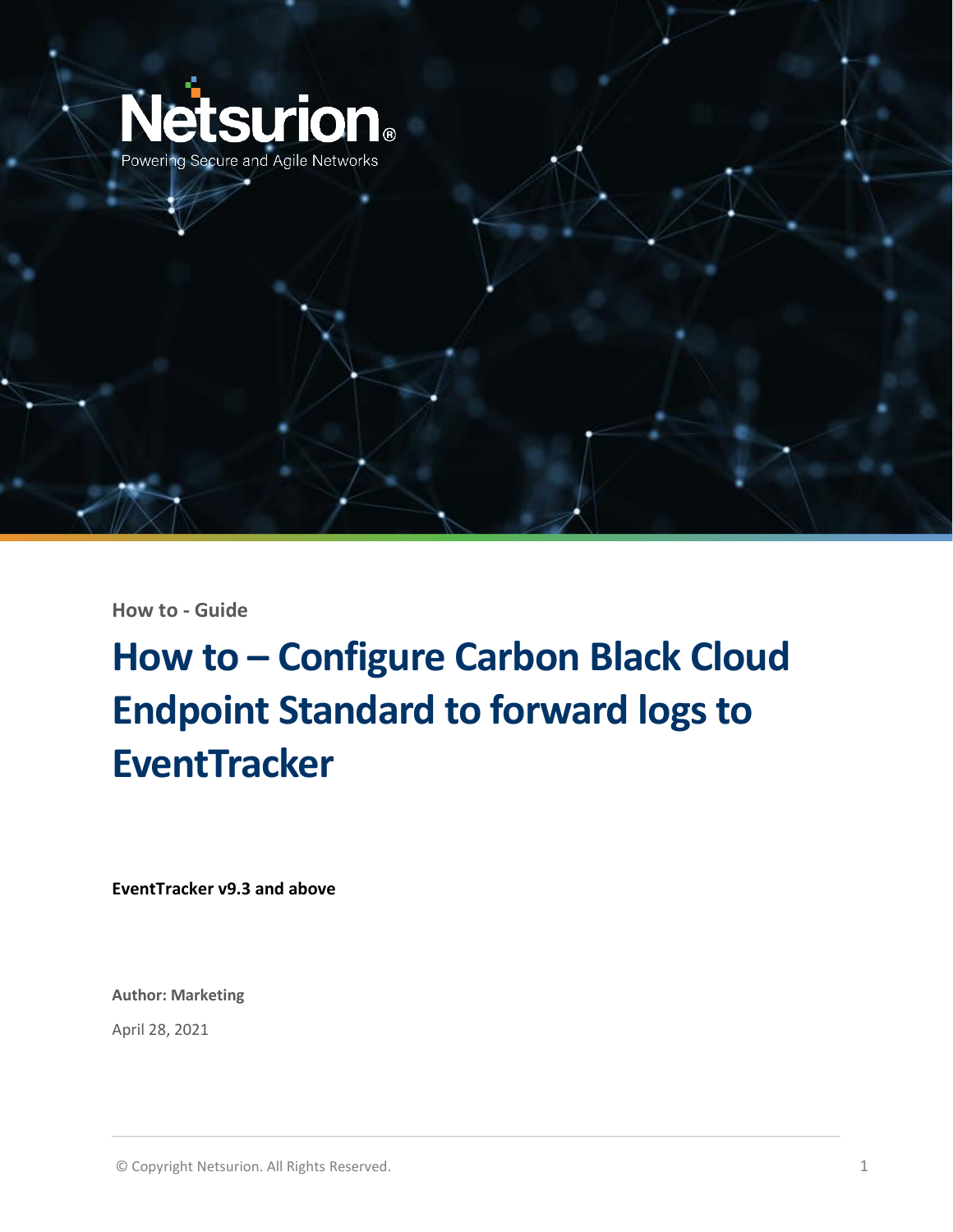

### **Abstract**

This guide helps you in configuring Carbon Black Cloud Endpoint Standard (formerly called CB Defense) with EventTracker to receive Carbon Black Endpoint Standard events via REST API.

#### **Scope**

The configuration details in this guide are consistent with EventTracker version v9.3 or above and Carbon Black Cloud Endpoint Standard (formerly called CB Defense).

#### **Audience**

Administrators who are assigned the task to monitor Carbon Black Cloud Endpoint Standard (formerly called CB Defense) events using EventTracker.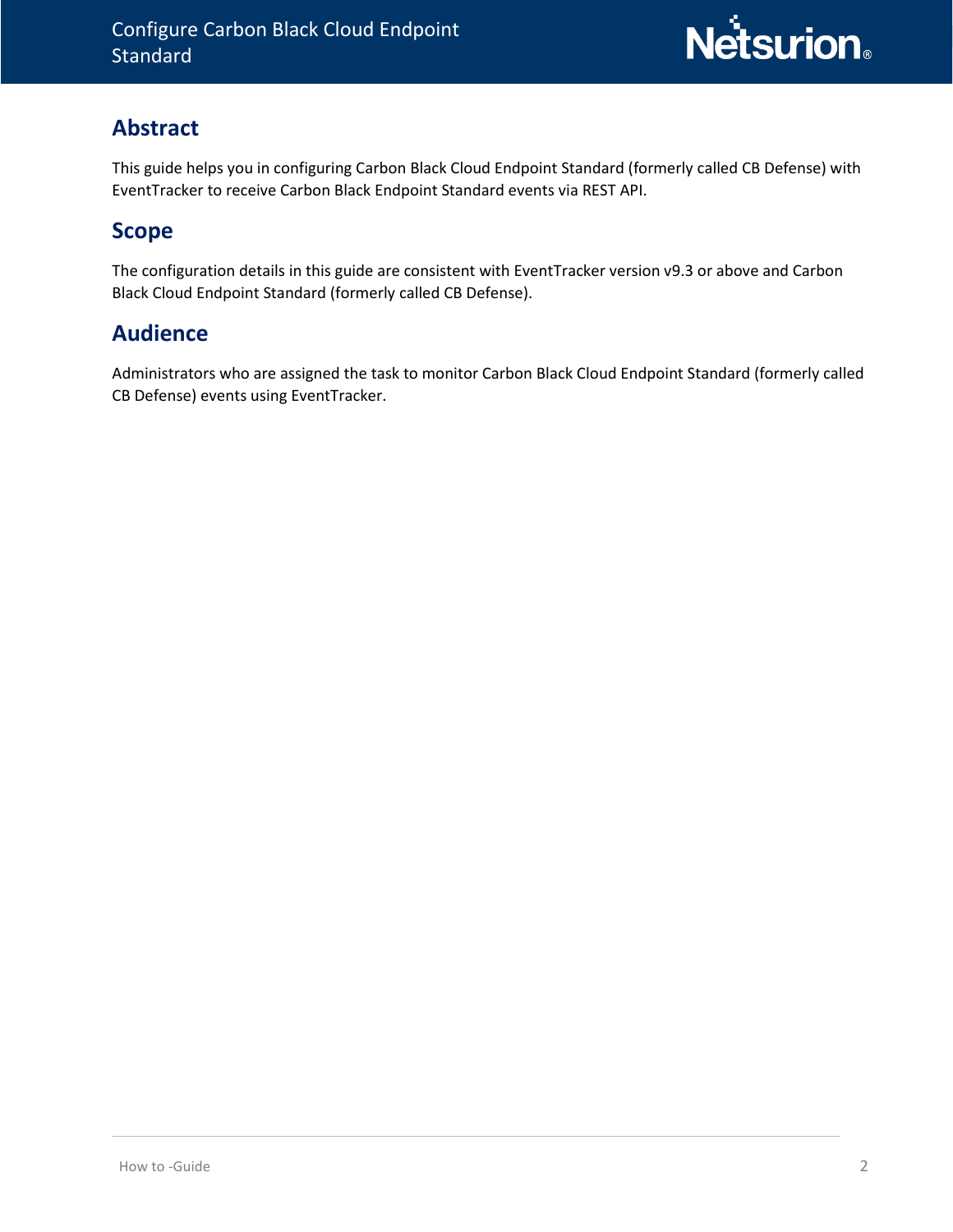# <span id="page-2-0"></span>**Table of Contents**

|  | 3.1 |                                                                                            |  |  |  |  |  |
|--|-----|--------------------------------------------------------------------------------------------|--|--|--|--|--|
|  | 3.2 |                                                                                            |  |  |  |  |  |
|  | 3.3 |                                                                                            |  |  |  |  |  |
|  | 3.4 |                                                                                            |  |  |  |  |  |
|  | 3.5 | Configuring EventTracker Application to receive logs from Carbon Black Endpoint Standard 5 |  |  |  |  |  |
|  |     |                                                                                            |  |  |  |  |  |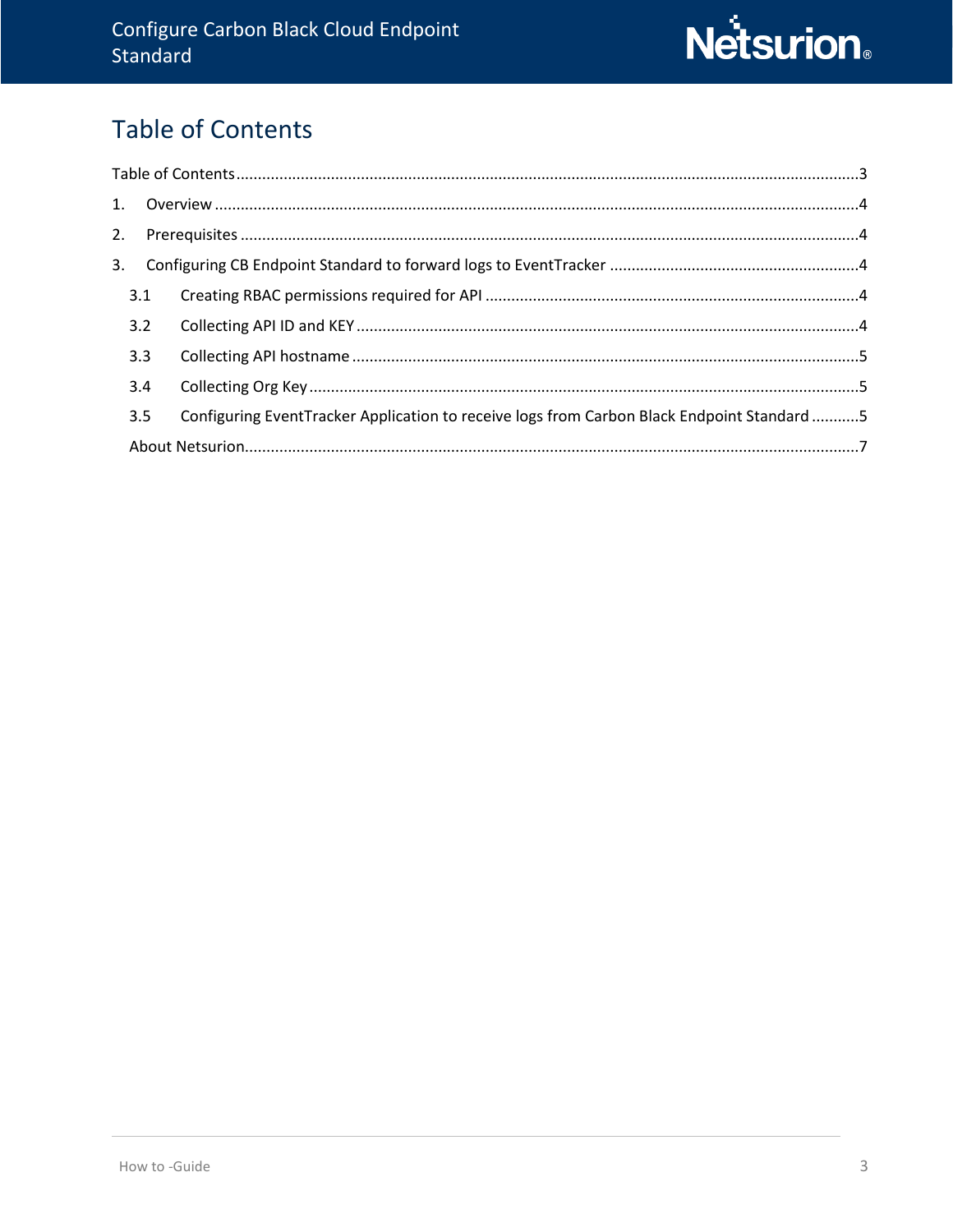## <span id="page-3-0"></span>1. Overview

Carbon Black Cloud Endpoint Standard (formerly called CB Defense) is a Next-Generation Antivirus (NGAV) and Endpoint Detection and Response (EDR) solution that protects against the full spectrum of modern cyber-attacks. Next-Generation Anti-Virus (NGAV) uses machine learning and behavioral models to analyze endpoint activity and uncover malicious behavior to stop all types of attacks before they reach critical systems.

EventTracker integrates Carbon Black Cloud Endpoint Standard logging through REST API and provides reports, knowledge objects and dashboards for all generated events including attacks, network connections, registry access, file auditing etc.

## <span id="page-3-1"></span>2. Prerequisites

- EventTracker agent should be installed in a host system/ server.
- PowerShell 5.0 should be installed on the host system/ server.
- User should have administrative privilege on host system/ server to run powershell.
- Admin access to Carbon Black Cloud console.

# <span id="page-3-2"></span>3. Configuring CB Endpoint Standard to forward logs to

## EventTracker

The steps provided below helps to configure the EventTracker to receive specific events related to email traffic and links clicked by using CB Endpoint Standard enriched\_events REST API.

## <span id="page-3-3"></span>**3.1 Creating RBAC permissions required for API**

Before you create your API Key, you need to create a **Custom** Access Level.

- 1. Login into your Carbon Black Cloud console using admin account.
- 2. Navigate to **Settings > API Access > Access Levels tab**.
	- o For the category **Search > Events > "org.search.events"**, allow permission to CREATE to start a job, and READ to get results. **Category: Search > Permission: org.search.events**.

#### <span id="page-3-4"></span>**3.2 Collecting API ID and KEY**

In your Carbon Black Cloud console,

- 1. Navigate to **Settings > API Access > API Keys tab**.
- 2. Define a new connector and note down its **API ID** and **API SECRET.**
- 3. Use an appropriate name for the connector.
- 4. Use the Access Level Type of **Custom**, then select the **Access Level** you created in previous step.
- 5. Leave the **Authorized IP address** blank.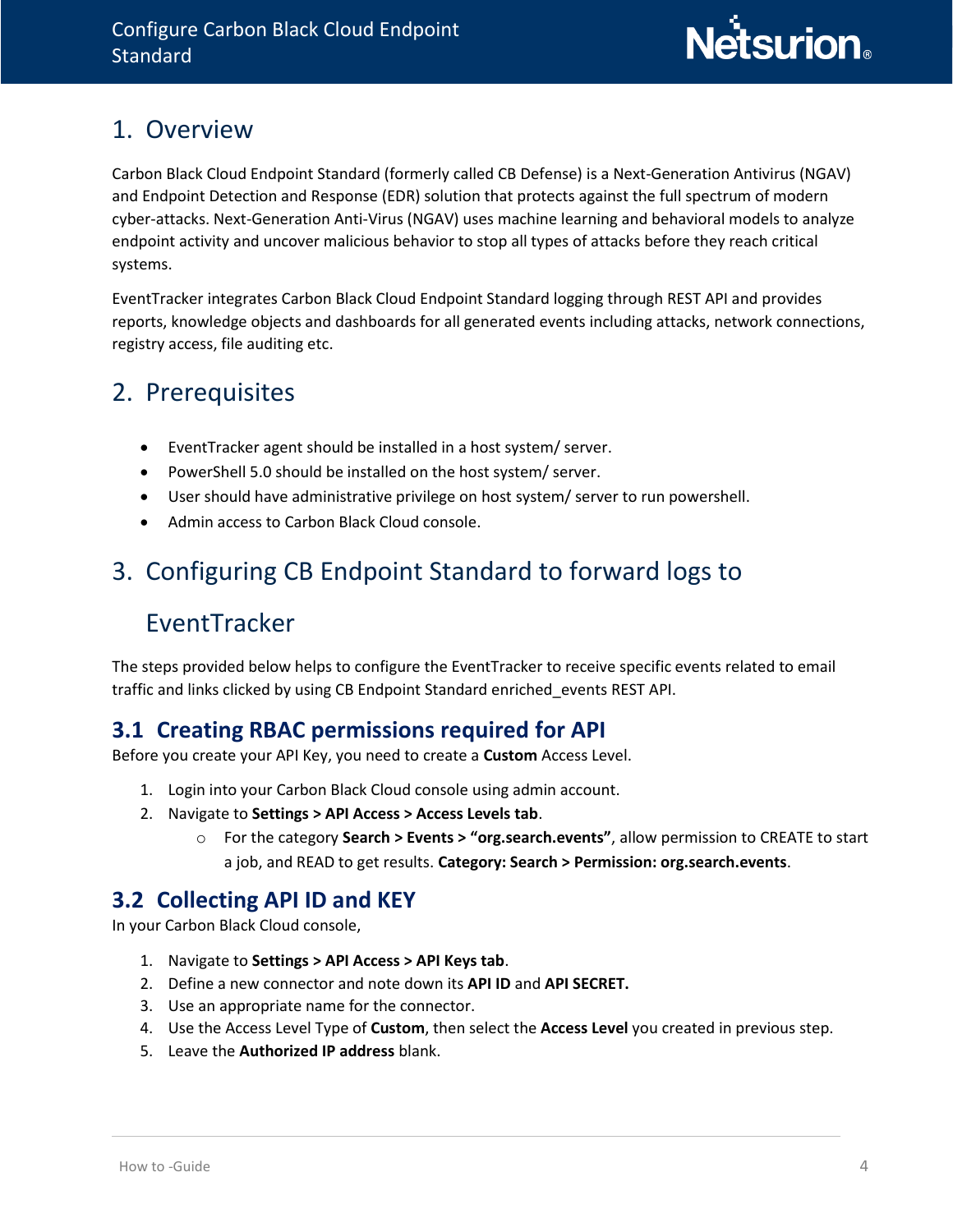

| <b>Edit Connector</b><br>$\propto$                                                                                            |
|-------------------------------------------------------------------------------------------------------------------------------|
| API Key                                                                                                                       |
| C Get New Key<br>visional constructing                                                                                        |
| Name <sup>®</sup><br>0                                                                                                        |
| <b>College</b>                                                                                                                |
| Connector Type                                                                                                                |
| <b>SEM</b>                                                                                                                    |
| Authorized IP Addresses (optional)                                                                                            |
| <b>CONTRACTOR</b>                                                                                                             |
| Specify a comma separated list of single IP address, or an IP address range in CIDR notation (for example,<br>203.0.113.5/321 |
| Description (optional)                                                                                                        |
|                                                                                                                               |
| Last Modified on May 11, 2017 @3.01.15pm                                                                                      |
| * Importantes<br>Cancel                                                                                                       |

#### <span id="page-4-0"></span>**3.3 Collecting API hostname**

This is the URL of your Carbon Black Cloud console (This is the Dashboard URL).

E.g., defense-eap01.conferdeploy.net

#### <span id="page-4-1"></span>**3.4 Collecting Org Key**

You can find your '**org\_key**' in the Carbon Black Cloud Console.

1. Login to your Carbon Black Cloud console, Navigate to **Settings > API Access**. **Note:** It is an 8-digit alpha-numeric value, e.g., ABCD1234.

## <span id="page-4-2"></span>**3.5 Configuring EventTracker Application to receive logs from Carbon Black Endpoint Standard**

1. Get the Carbon Black Cloud Endpoint Standard Integrator executable file:

<https://downloads.eventtracker.com/kp-integrator/CBDefenseIntegrator.exe>

- 2. Once the executable application is received, right click on the file, and select **Run as Administrator**.
- 3. In the dialog box, enter the required value as given below: (as collected from previous steps)
	- a. **CB API ID**.
	- b. **CB API SECRET**.
	- c. **CB API Hostname**.
	- d. **CB Organization Key**.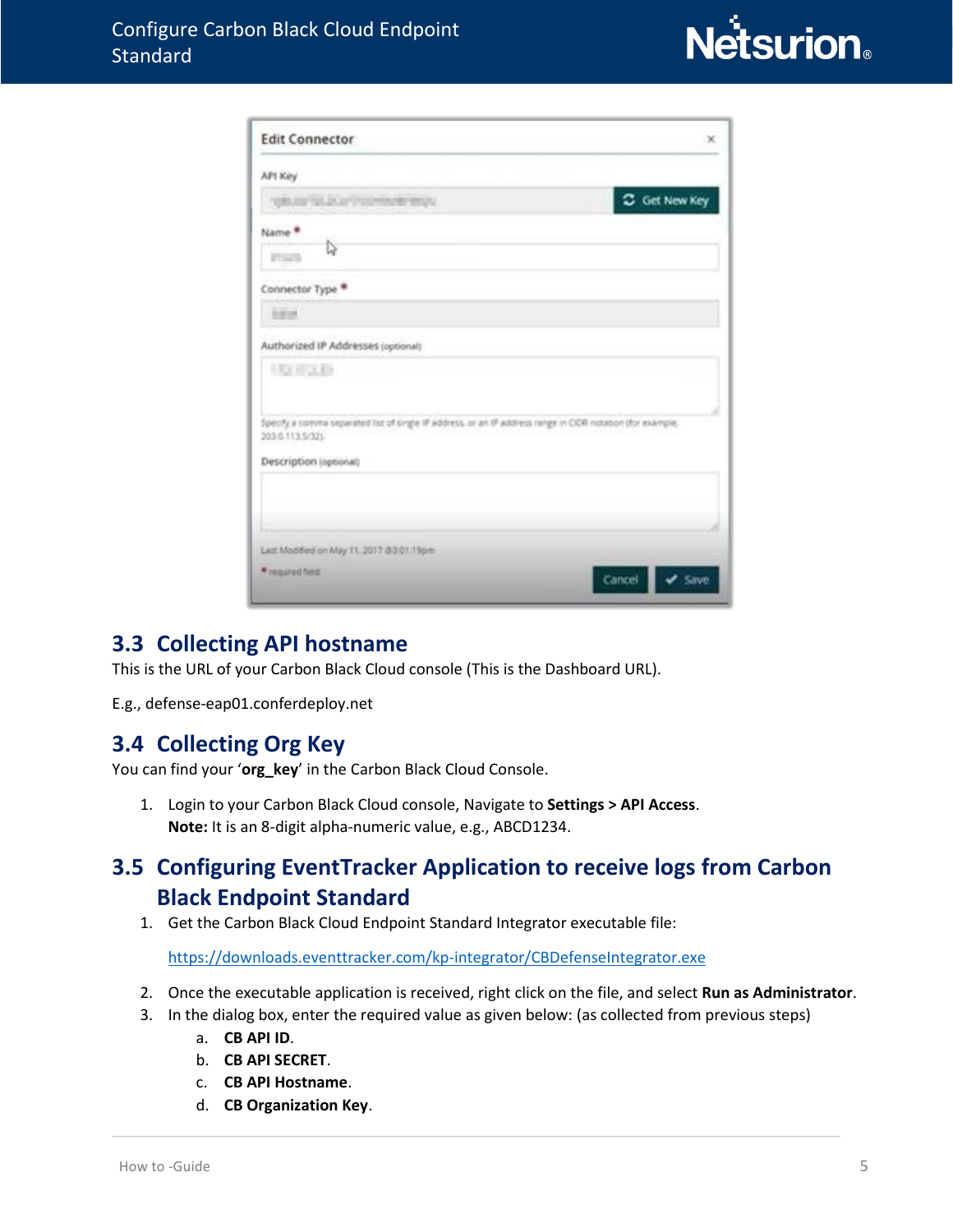

e. **CB Organization Name**. (Name of your company or organization).

| s.<br>Carbon Black Endpoint Standard Integrator |                                |  | $\times$ |
|-------------------------------------------------|--------------------------------|--|----------|
|                                                 |                                |  |          |
| CB API ID                                       | <b>R1*********</b>             |  |          |
| <b>CB API Secret</b>                            |                                |  |          |
| CB API hostname                                 | defense-eap01.conferdeploy.net |  |          |
| CB Organization Key                             | N5******                       |  |          |
| <b>CB Organization Name</b>                     | ET                             |  |          |
|                                                 | Validate                       |  |          |
|                                                 | Finish<br>Cancel               |  |          |

- 4. Once you have filled all the required details, click on **Validate** button to check if credentials are working or not.
- 5. If successful, click on **Finish** button to complete the integration process.